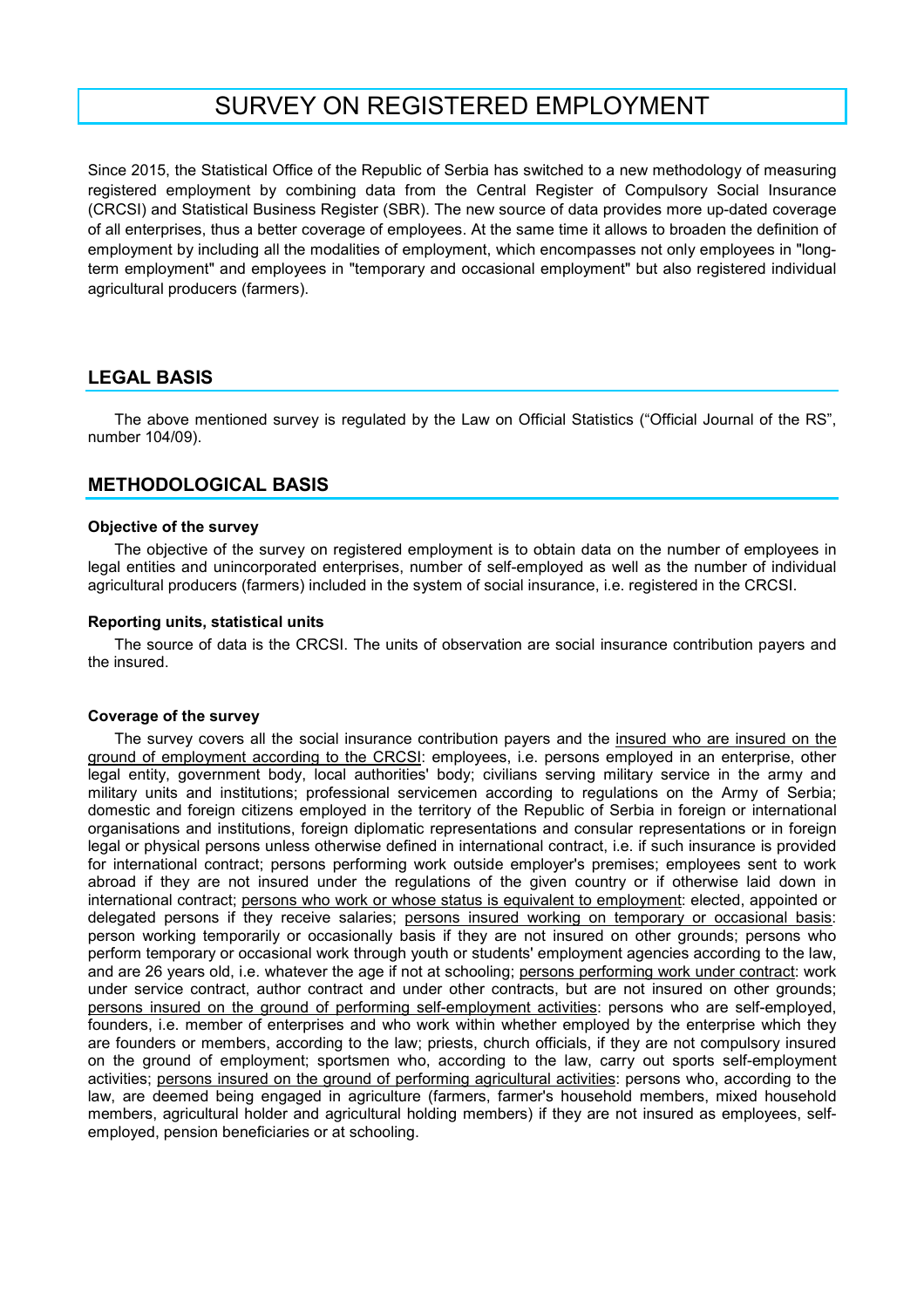# Меthod, period and sources of data collection

## Меthods of data collection:

- ‒ Data from CRCSI,
- ‒ Data from SBR.

Data from CRCSI. In September 2014, SORS took over the initial database of the insured and insured persons from CRCSI, and ever since takes over every first Monday data on changes occurred in the previous month. This is done electronically, through web service, i.e. FTP service (File Transfer Protocol), via a secured network of the Administration of General Affairs of government bodies of the Republic of Serbia.

Data from SBR. SBR creates every month two consultation databases. The first is a set of all active enterprises, as of the last day in the month, according to the Register of Units of Classification kept by the SORS, and according to the data of the Business Register Agency. This consultation database is matched with the CRCSI database, and matched i.e. active enterprises with data on the insured employees from CRCSI database represent the population for the calculation, i.e. classification of employees in legal entities and unincorporated enterprises.

The second consultation database is a set of all local units where there are a number of employees broken down by activities. Based on this file, created are the structures of the number of employees in enterprises, by local units and by activities of local units. Then, based on these structures the employees from CRCSI database are broken down by municipalities and activities.

Monthly data on the number of employees represent the number of employees on the next to last working day in the month.

Quarterly data on the number of employees are calculated as the arithmetic mean of the number of employees for three months of the reference quarter.

Annual average number of employees is calculated as the arithmetic mean of the number of employees for 12 months.

## Obligation to protect individual data

Data obtained from CRCSI are considered confidential and may not be disclosed nor make available to users. The users may have access only to aggregated data on certain classification levels.

## Definitions of the main concepts

- The concept social insurance contribution payer includes the insured and employer or income payer who bears the social insurance contribution.
- Insurer is a physical insured person according to the laws regulating the system of compulsory social insurance.
- The concept employees in "long-term employment" includes persons who have a formal contract of employment with an employer for a fixed or indefinite time, whether working full-time or part-time, professional servicemen, persons performing manager's work under contract of management rights and responsibilities as well as persons performing solely an activity or being founders of enterprises or entrepreneurial shops and being registered in the CRCSI.
- The concept employees in "temporary and occasional employment" includes persons having a formal contract for performing temporary and occasional work, service contract, author contract or any other, whatever the duration, as well as persons being founders of enterprises or entrepreneurial shops and not having an employment relationship and being registered in the CRCSI.
- The concept registered individual agricultural producers (farmers) includes persons up to 65 years of age registered in the CRCSI as persons who are insured on the ground of performing agricultural activities, i.e. persons who are considered to be engaged in agricultural activities according to the law (farmers, farmer's household members, mixed household members, agricultural holders and agricultural holding members) if they are not insured on the ground of employment, performing independent activities, pension beneficiaries and on schooling.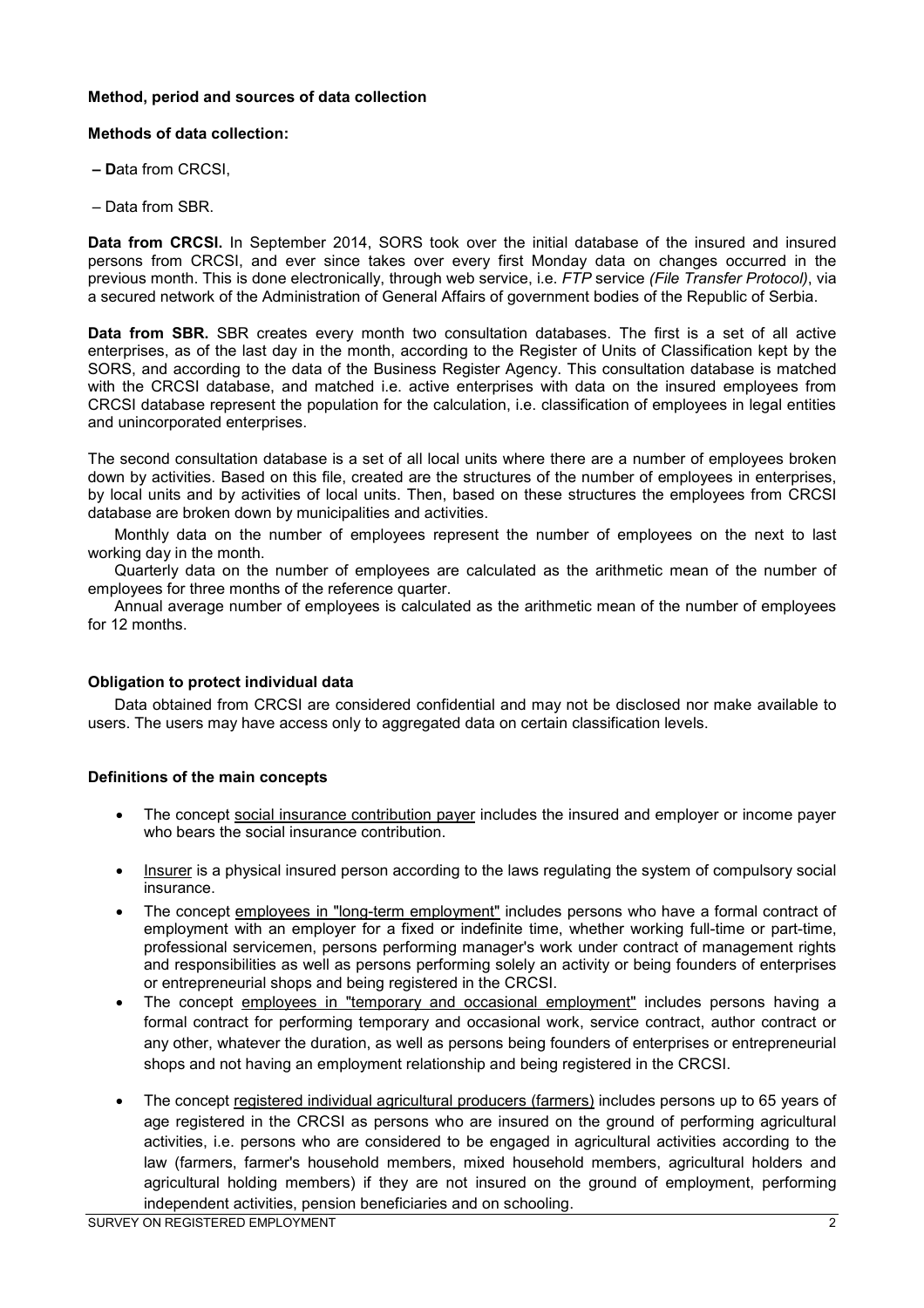• Public sector is part of the national economy covering general government, as well as non-financial enterprises under government supervision (public enterprises) who are primarily engaged in commercial activities (Law on Budgetary System, "Official Journal of the RS", n<sup>o</sup> 54/2009, 73/2010, 101/2010, 101/2011, 93/2012, 62/2013, 63/2013, 108/2013, 142/2014, 68/2015 and 103/2015). Therefore, the public sector covers the beneficiaries of budgetary funds in education, culture, health, social work activities, government authorities as well as public enterprises which are founded by the State or local authorities units which perform activity of general interest (Law on public enterprises and carrying out activities of general interest, "Official Journal of the RS", n<sup>o</sup> 119/2012, 116/2013 and 44/2014).

The public sector is broken down into the following subsets:

Public state enterprises are enterprises which are founded by the Republic of Serbia or autonomous province and perform activities of general interest, such as production, transmission and supply of electricity; coal production and processing; researches, production, processing, transport and supply of oil and natural and liquefied gas; sale of oil and oil derivates; railway, postal and air transport; telecommunications; publishing of the official journal of the Republic of Serbia; publishing of schoolbooks; management of nuclear facilities, use, management, protection and improvement of assets of general interest (water, roads, mineral raw materials, forests, navigable rivers, lakes, banks,spas, wildlife, protected areas); production, sale and transport of arms and military equipment, waste management.

Public local enterprises are enterprises which are founded by units of local authorities and perform public utilities activities or activities of interest for the functioning of local authorities' bodies.

Administration – government and autonomous province level implies government bodies, bodies of the autonomous province, judicial bodies and institutions engaged in government-related activities.

Administration – local authorities' level implies local authorities' level, local communities and institutions carrying out activities of general interest for local authorities.

Health and social work implies beneficiaries of budgetary funds, i.e. government institutions engaged in health and social security activities, sale of pharmaceutical products in pharmacies, sale of medical and orthopaedic aids in specialised stores as well as students' and pupils' dormitories.

Education and culture implies beneficiaries of budgetary funds, i.e. government institutions engaged in education; research & development; publishing activity; broadcasting activities; creative, art and entertainment activities; sports facilities activities as well as activities related to libraries, archives, museums and other cultural activities.

## Level of representativeness

Monthly data are published up to the level of the sections of the Classification of Activities (2010) for the territory of the Republic of Serbia.

Quarterly data are published up to the level of the divisions of the CA (2010) for the territory of the Republic of Serbia and on the level of the sections of CA (2010) for regions (NSTJ 2) as well as for the public sector for the territory of the Republic of Serbia.

Annual data are published on the level of CA (2010) divisions for the territory of the Republic of Serbia and on the level of CA (2010) sections for NSTJ 4 territorial level (municipalities).

Starting from 1999, the Statistical Office of the Republic of Serbia does not have available certain data relative to AP Kosovo and Metohija, therefore these data are not included in the coverage for the Republic of Serbia (total).

#### Harmonisation with international recommendations, standards and practice

Combining several sources and methods of data collections on employees (for so-called registered employment) is in line with international recommendations, standards and practice.